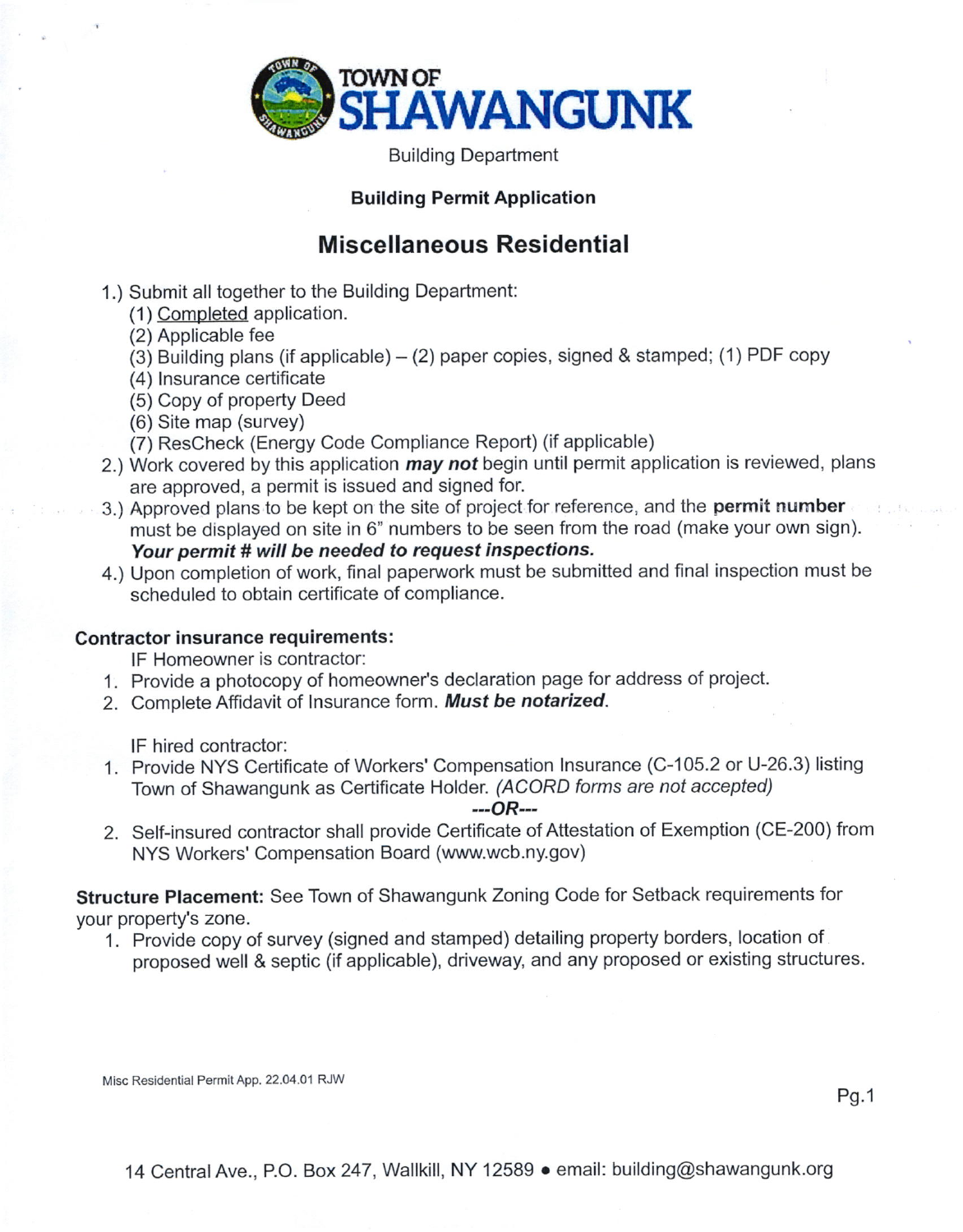Inspections: It is the permit holders' responsibility to schedule required inspections. Please request a list of required inspections for YOUR individual project from the Building Dept.

- email inspection requests by 3pm for inspection next business day to: building@shawangunk.org. Please include permit# in subject line (lnspection request BP# XX-XXX). Please include your preferred date and time slot (AM or PM).
- . lnspections are performed between 9am-3pm, Monday through Friday
- Please be sure your project is ready for the requested inspection. Scheduled inspections that are not ready will be Failed/Not Ready and be assessed a \$75 fee, unless canceled at least 2 hours prior to inspection time.
- . Typical (minimum) inspections required for Miscellaneous Residential projects:  $\circ$  Please request a list of required inspection for your individual project
- . Please note: Photos will not be accepted for missed inspections
- . lnspection results
	- $\circ$  If no one is at site at time of inspection, email building@shawangunk.org or call (845) 895-2904 after 3pm for inspection results.
	- $\circ$  Dogs and other animals must be secured
	- o Fences must be unlocked for inspection access

# Documents required to be submitted *prior* to scheduling final inspection

- Verify that all required inspections performed and approved by the Building Department.
- . Final electrical inspection and approval (if applicable) (by certified, town approved inspection agencY)
- . Final paperwork (final cost affidavit, affidavit of Superintendent, etc.)
- . Your 911# must be displayed with 4" numbers within view of a public road